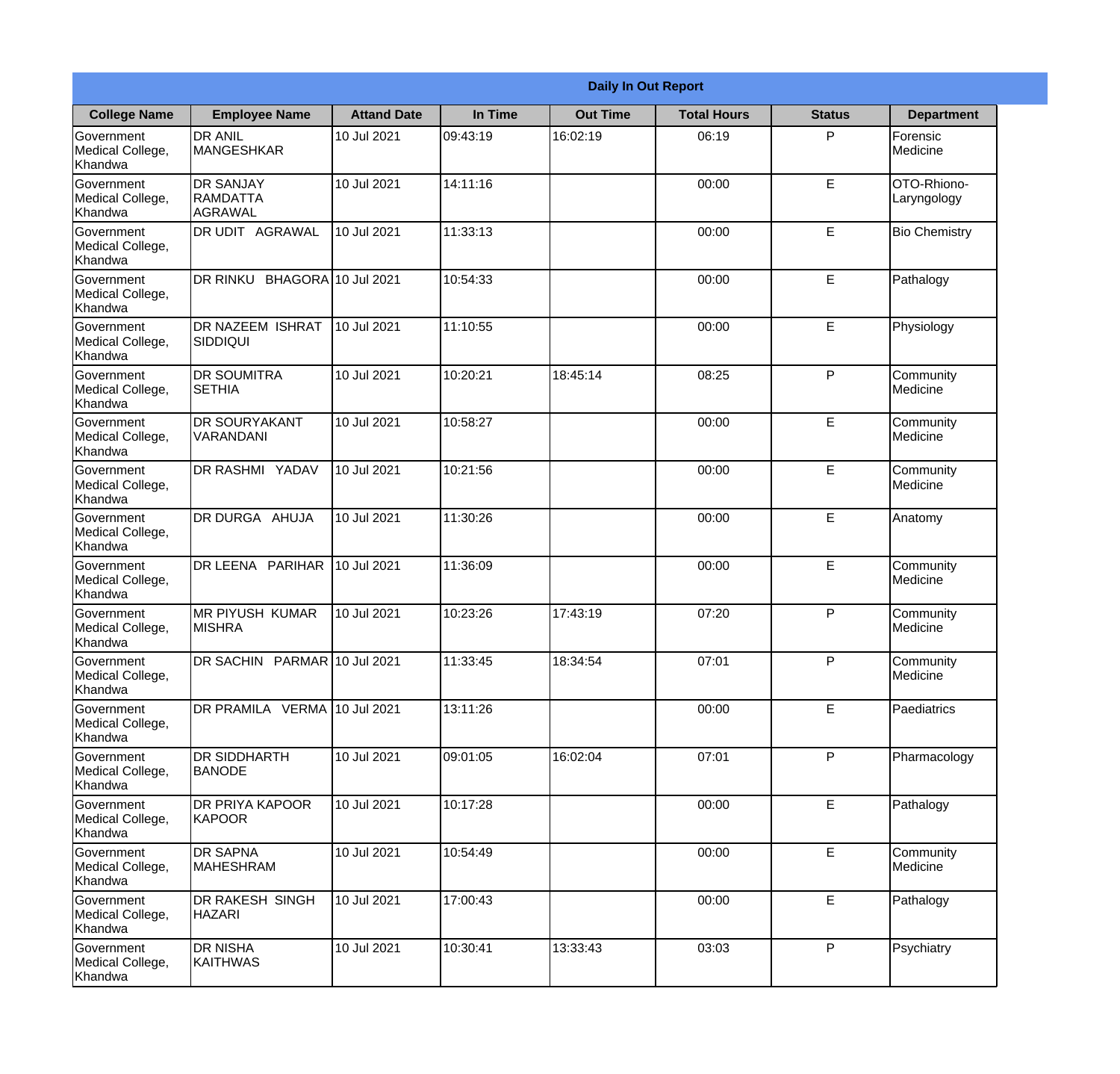| <b>Designation</b>                  | <b>Category</b> |
|-------------------------------------|-----------------|
| Assistant Professor   Para Clinical |                 |
| Professor                           | Clinical        |
| Associate Professor Non Clinical    |                 |
| <b>Assistant Professor</b>          | Para Clinical   |
| Professor                           | Non Clinical    |
| Assistant Professor   Para Clinical |                 |
| Demonstrator/Tutor   Para Clinical  |                 |
| Assistant Professor   Para Clinical |                 |
| Demonstrator/Tutor   Non Clinical   |                 |
| <b>Assistant Professor</b>          | Para Clinical   |
| Statistician                        | Para Clinical   |
| Assistant Professor   Para Clinical |                 |
| Professor                           | Clinical        |
| Associate Professor   Para Clinical |                 |
| Demonstrator/Tutor   Para Clinical  |                 |
| Associate Professor   Para Clinical |                 |
| Professor                           | Para Clinical   |
| Assistant Professor   Clinical      |                 |

## **Daily In Out Report**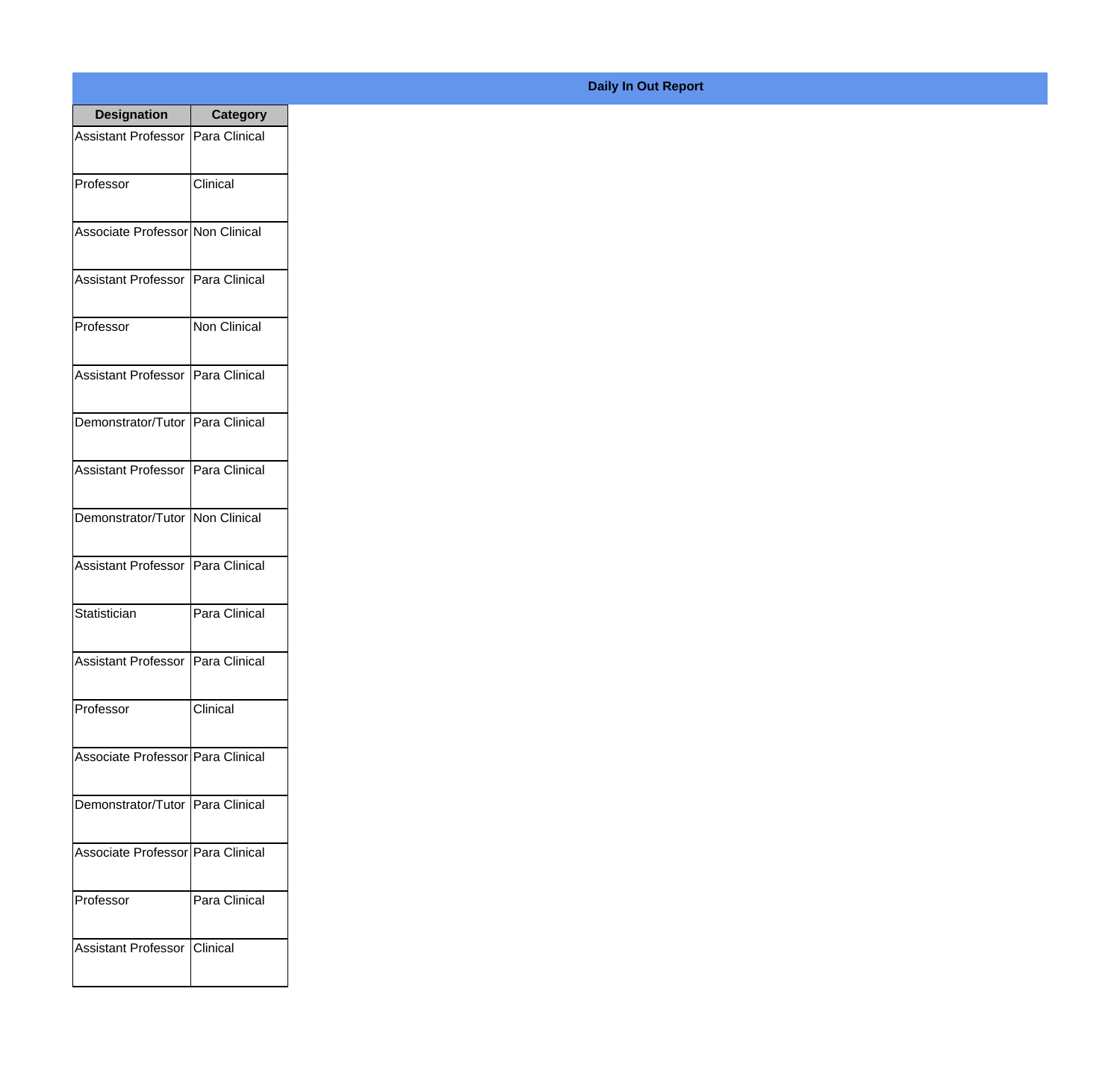|                                                  |                                                        |             |          |          | <b>Daily In Out Report</b> |   |                       |
|--------------------------------------------------|--------------------------------------------------------|-------------|----------|----------|----------------------------|---|-----------------------|
| <b>Government</b><br>Medical College,<br>Khandwa | IDR NISHA<br><b>KAITHWAS</b>                           | 10 Jul 2021 | 17:09:17 |          | 03:03                      | P | Psychiatry            |
| <b>Sovernment</b><br>Medical College,<br>Khandwa | DR SHAIKH M.KHALIQ 10 Jul 2021                         |             | 11:34:54 |          | 00:00                      | E | <b>Bio Chemistry</b>  |
| Government<br>Medical College,<br>Khandwa        | <b>I</b> DR RAJU                                       | 10 Jul 2021 | 10:50:59 |          | 00:00                      | E | Forensic<br>Medicine  |
| <b>Government</b><br>Medical College,<br>Khandwa | IDR RANJEET<br><b>BADOLE</b>                           | 10 Jul 2021 | 10:47:08 |          | 00:00                      | E | General Medicine      |
| Government<br>Medical College,<br>Khandwa        | <b>DR NITESHKUMAR</b><br><b>KISHORILAL</b><br>IRATHORE | 10 Jul 2021 | 10:06:56 |          | 00:00                      | E | Pharmacology          |
| <b>Sovernment</b><br>Medical College,<br>Khandwa | IDR PRIYESH<br><b>MARSKOLE</b>                         | 10 Jul 2021 | 16:44:19 |          | 00:00                      | E | Community<br>Medicine |
| Government<br>Medical College,<br>Khandwa        | <b>DR SATISH</b><br><b>CHANDEL</b>                     | 10 Jul 2021 | 11:38:03 |          | 00:00                      | E | Pharmacology          |
| <b>Government</b><br>Medical College,<br>Khandwa | IDR JITENDRA<br><b>AHIRWAR</b>                         | 10 Jul 2021 | 08:29:45 | 18:30:37 | 10:01                      | P | Pathalogy             |
| Government<br>Medical College,<br>Khandwa        | <b>DR MUKTESHWARI</b><br>IGUPTA                        | 10 Jul 2021 | 11:24:02 | 16:51:20 | 05:27                      | P | Pharmacology          |
| Government<br>Medical College,<br>Khandwa        | DR YASHPAL RAY                                         | 10 Jul 2021 | 13:12:14 |          | 00:00                      | E | Anatomy               |